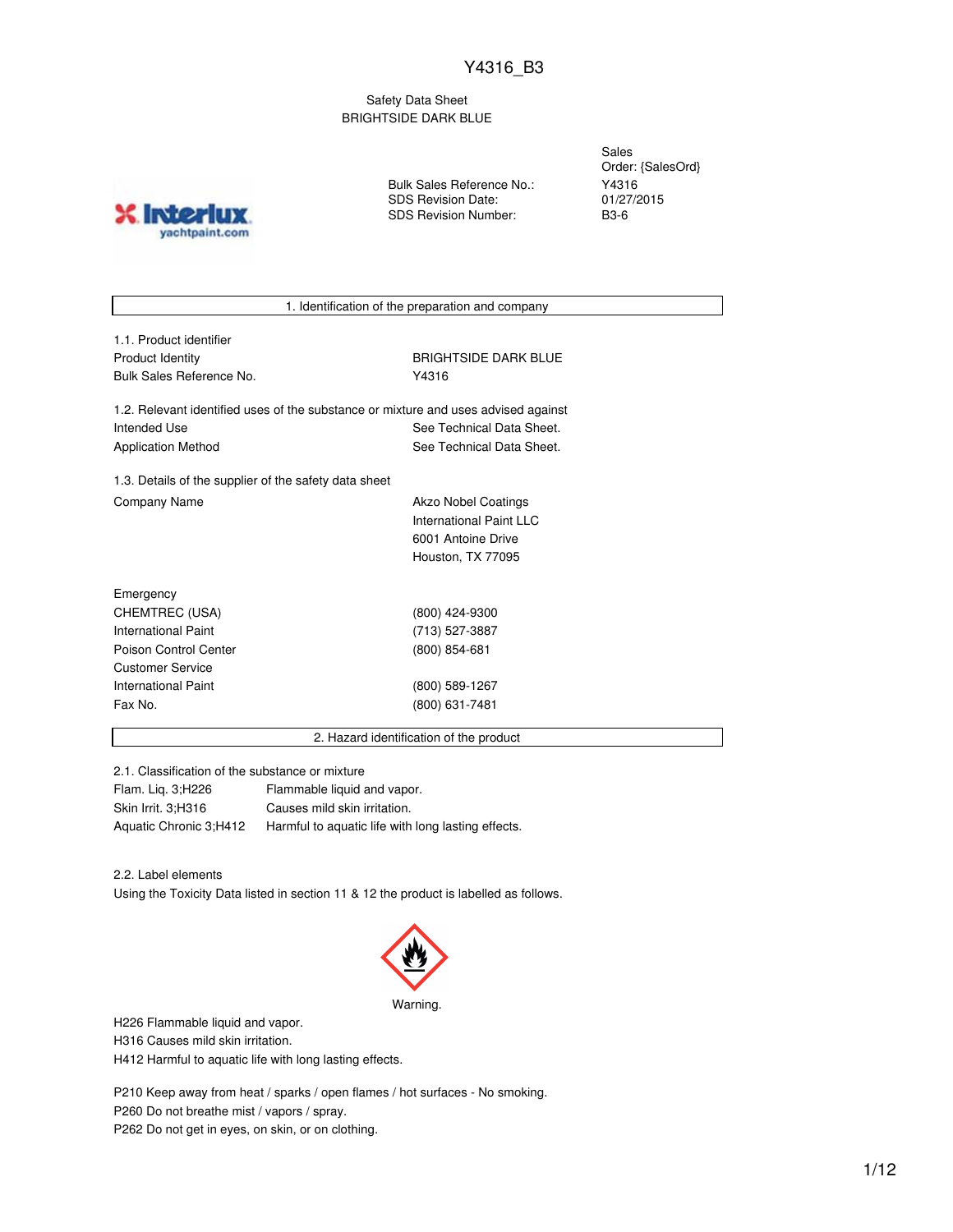P273 Avoid release to the environment.

P280 Wear protective gloves / eye protection / face protection.

P301+310 IF SWALLOWED: Immediately call a POISON CENTER or doctor/physician.

P303+361+353 IF ON SKIN (or hair): Remove/Take off immediately all contaminated clothing. Rinse skin with water/shower.

P331 Do NOT induce vomiting.

P332+313 If skin irritation occurs: Get medical advice/attention.

P370 In case of fire: Use water spray, fog, or regular foam..

P403+233 Store in a well ventilated place. Keep container tightly closed.

P501 Dispose of contents / container in accordance with local / national regulations.

| <b>HMIS Rating</b> | Health: 2 | Flammability: 2 | Reactivity: 0 |
|--------------------|-----------|-----------------|---------------|
|--------------------|-----------|-----------------|---------------|

| 3. Composition/information on ingredients |
|-------------------------------------------|
|                                           |

This product contains the following substances that present a hazard within the meaning of the relevant State and Federal Hazardous Substances regulations.

| Ingredient/Chemical<br><b>Designations</b>                                             | Weight %     | <b>GHS Classification</b>                                                                                                                      | <b>Notes</b> |
|----------------------------------------------------------------------------------------|--------------|------------------------------------------------------------------------------------------------------------------------------------------------|--------------|
| Solvent naphtha (petroleum),<br>medium aliphatic<br><b>CAS Number:</b><br>0064742-88-7 | $25 - 50$    | Asp. Tox. 1; H304                                                                                                                              | $\sqrt{11}$  |
| Stoddard solvent<br><b>CAS Number:</b><br>0008052-41-3                                 | $1.0 - 10$   | Asp. Tox. 1; H304                                                                                                                              | [1][2]       |
| Petroleum distillates,<br>hydrotreated light<br>CAS Number:<br>0064742-47-8            | $1.0 - 10$   | Asp. Tox. 1; H304                                                                                                                              | $[1]$        |
| Kerosene<br><b>CAS Number:</b><br>0008008-20-6                                         | $1.0 - 10$   | Asp. Tox. 1; H304                                                                                                                              | $[1][2]$     |
| Xylenes (o-, m-, p- isomers)<br>CAS Number: 0001330-20-7                               | $1.0 - 10$   | Flam. Lig. 3;H226<br>Acute Tox. 4: H332<br>Acute Tox. 4;H312<br>Skin Irrit. 2:H315<br>Eye Irrit. 2;H319<br>STOT SE 3:H335<br>Asp. Tox. 1; H304 | [1][2]       |
| SATURATED HYDROCARBON<br><b>TS-KS6505</b><br><b>CAS Number:</b>                        | $1.0 - 10$   |                                                                                                                                                | $[1]$        |
| Propylene glycol monomethyl<br>ether acetate<br><b>CAS Number:</b><br>0000108-65-6     | $1.0 - 10$   | Flam. Lig. 3;H226                                                                                                                              | [1]          |
| Naphtha (petroleum), heavy<br>aromatic<br><b>CAS Number:</b><br>0064742-94-5           | $1.0 - 10$   | Asp. Tox. 1; H304                                                                                                                              | [1]          |
| Naphthalene<br><b>CAS Number:</b><br>0000091-20-3                                      | $0.10 - 1.0$ | Carc. 2:H351<br>Acute Tox. 4;H302<br><b>Aquatic Acute</b><br>1:H400<br><b>Aquatic Chronic</b><br>1:H410                                        | $[1][2]$     |
| Methyl ethyl ketoxime<br>CAS Number:<br>0000096-29-7                                   | $0.10 - 1.0$ | Carc. 2;H351<br>Acute Tox. 4;H312<br>Eye Dam. 1;H318<br>Skin Sens. 1;H317                                                                      | [1]          |

[1] Substance classified with a health or environmental hazard.

[2] Substance with a workplace exposure limit.

[3] PBT-substance or vPvB-substance.

\*The full texts of the phrases are shown in Section 16.

4. First aid measures

4.1. Description of first aid measures General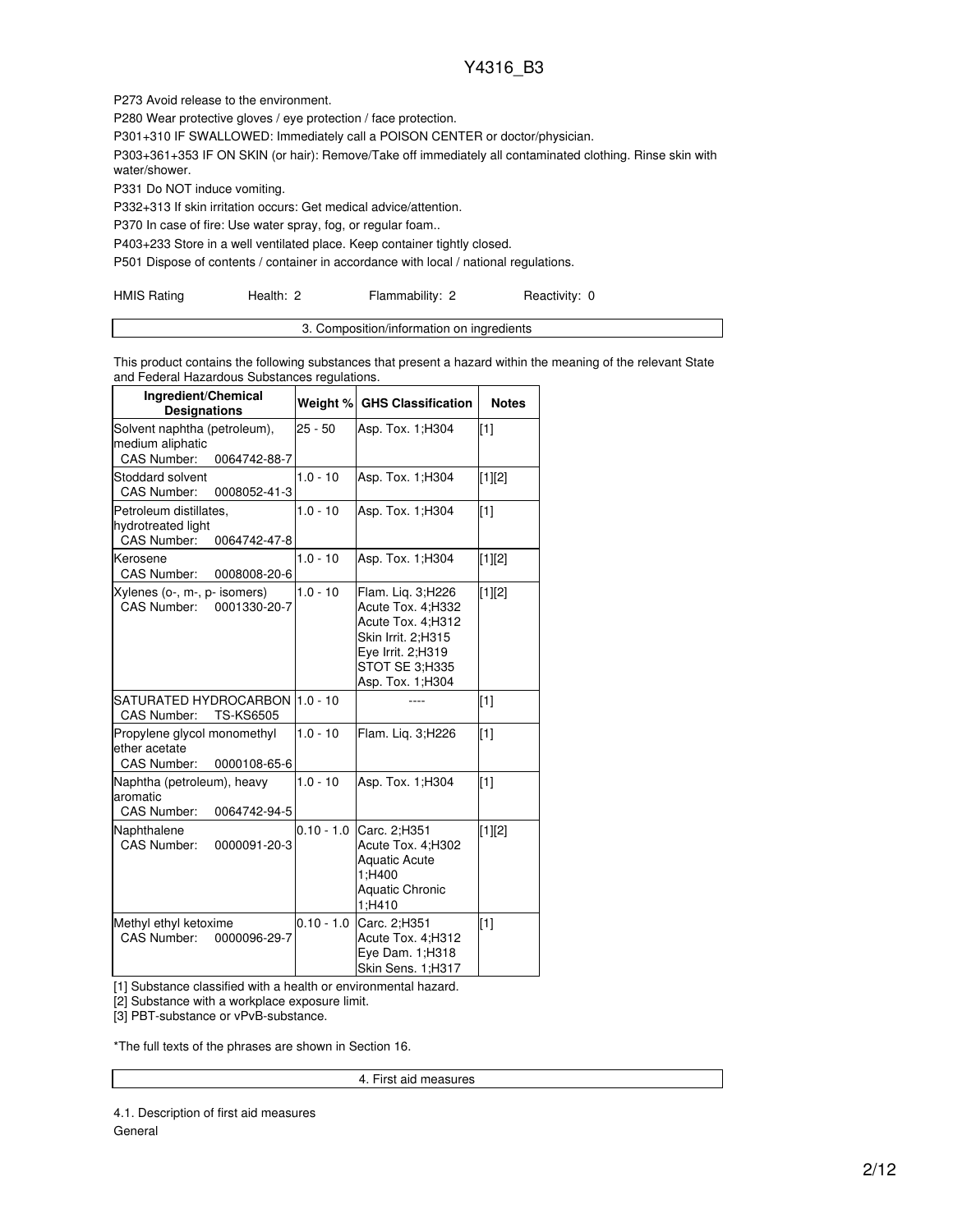## Y4316 B3

|                 | Remove contaminated clothing and shoes. Get medical attention immediately. Wash<br>clothing before reuse. Thoroughly clean or destroy contaminated shoes.                                                                                                                                                                                                                                                                         |
|-----------------|-----------------------------------------------------------------------------------------------------------------------------------------------------------------------------------------------------------------------------------------------------------------------------------------------------------------------------------------------------------------------------------------------------------------------------------|
| Inhalation      | If inhaled, remove to fresh air. If not breathing, give artificial respiration. If breathing is<br>difficult, give oxygen. Get medical attention immediately.                                                                                                                                                                                                                                                                     |
| Eyes            | In case of contact, immediately flush eyes with plenty of water for at least 15 minutes.<br>Get medical attention immediately.                                                                                                                                                                                                                                                                                                    |
| Skin            | In case of contact, immediately flush skin with soap and plenty of water. Get medical<br>attention immediately.                                                                                                                                                                                                                                                                                                                   |
| Ingestion       | If swallowed, immediately contact Poison Control Center at 1-800-854-6813. DO NOT<br>induce vomiting unless instructed to do so by medical personnel. Never give anything<br>by mouth to an unconscious person.                                                                                                                                                                                                                   |
|                 | 4.2. Most important symptoms and effects, both acute and delayed                                                                                                                                                                                                                                                                                                                                                                  |
| Overview        | NOTICE: Reports have associated repeated and prolonged occupational<br>overexposure to solvents with permanent brain and nervous system damage.<br>Intentional misuse by deliberately concentrating and inhaling the contents may be<br>harmful or fatal. Avoid contact with eyes, skin and clothing.                                                                                                                             |
| Inhalation      | Harmful if inhaled. Causes lung irritation. Causes nose and throat irritation. Vapors<br>may affect the brain or nervous system causing dizziness, headache or nausea.                                                                                                                                                                                                                                                            |
| Eyes            | Risk of serious damage to eyes. Do not get in eyes. Protective equipment should be<br>selected to provide protection from exposure to the chemicals listed in Section 3 of<br>this document. Depending on the site-specific condition of use, safety glasses,<br>chemical goggles, and/or head and face protection may be required to prevent<br>contact. The equipment must be thouroughly cleaned, or discarded after each use. |
| Skin            | Causes skin irritation. May cause delayed skin irritation. May be harmful if absorbed<br>through the skin.                                                                                                                                                                                                                                                                                                                        |
| Ingestion       | Harmful if swallowed. May cause abdominal pain, nausea, vomiting, diarrhea, or<br>drowsiness.                                                                                                                                                                                                                                                                                                                                     |
| Chronic effects | Possible cancer hazard. Contains an ingredient which may cause cancer based on<br>animal data (See Section 2 and Section 15 for each ingredient). Risk of cancer<br>depends on duration and level of exposure.                                                                                                                                                                                                                    |

5. Fire-fighting measures

5.1. Extinguishing media

CAUTION: This product has a very low flashpoint. Use of water spray when fighting fire may be inefficient. SMALL FIRES: Use dry chemical, CO2, water spray or alcohol-resistant foam. LARGE FIRES: Use water spray, fog, or alcohol-resistant foam. Do not use straight streams. Move containers from fire area if you can do so without risk. Runoff from fire control may cause pollution. Dike fire control water for later disposal. Do not scatter the material.

5.2. Special hazards arising from the substance or mixture

May produce hazardous fumes when heated to decomposition as in welding. Fumes may produce Carbon Dioxide and Carbon Monoxide.

5.3. Advice for fire-fighters

Cool closed containers exposed to fire by spraying them with water. Do not allow run off water and contaminants from fire fighting to enter drains or water courses. ERG Guide No.

6. Accidental release measures

6.1. Personal precautions, protective equipment and emergency procedures

ELIMINATE ALL IGNITION SOURCES (no smoking, flares, sparks or flames in immediate area). Use only non-sparking equipment to handle spilled material and absorbent. Do not touch or walk through spilled material. Stop leak if you can do so without risk. Prevent entry into waterways, sewers, basements or confined areas. A vapor suppressing foam may be used to reduce vapors. Absorb or cover with dry earth, sand, or other non-combustible material and transfer to containers. Use non-sparking tools to collect absorbed material.

6.2. Environmental precautions

Do not allow spills to enter drains or watercourses.

6.3. Methods and material for containment and cleaning up

CALL CHEMTREC at (800)-424-9300 for emergency response. Isolate spill or leak area immediately for at least 25 to 50 meters (80 to 160 feet) in all directions. Keep unauthorized personnel away. Stay upwind. Keep out of low areas. Ventilate closed spaces before entering. LARGE SPILLS: Consider initial downwind evacuation for at least 300 meters (1000 feet).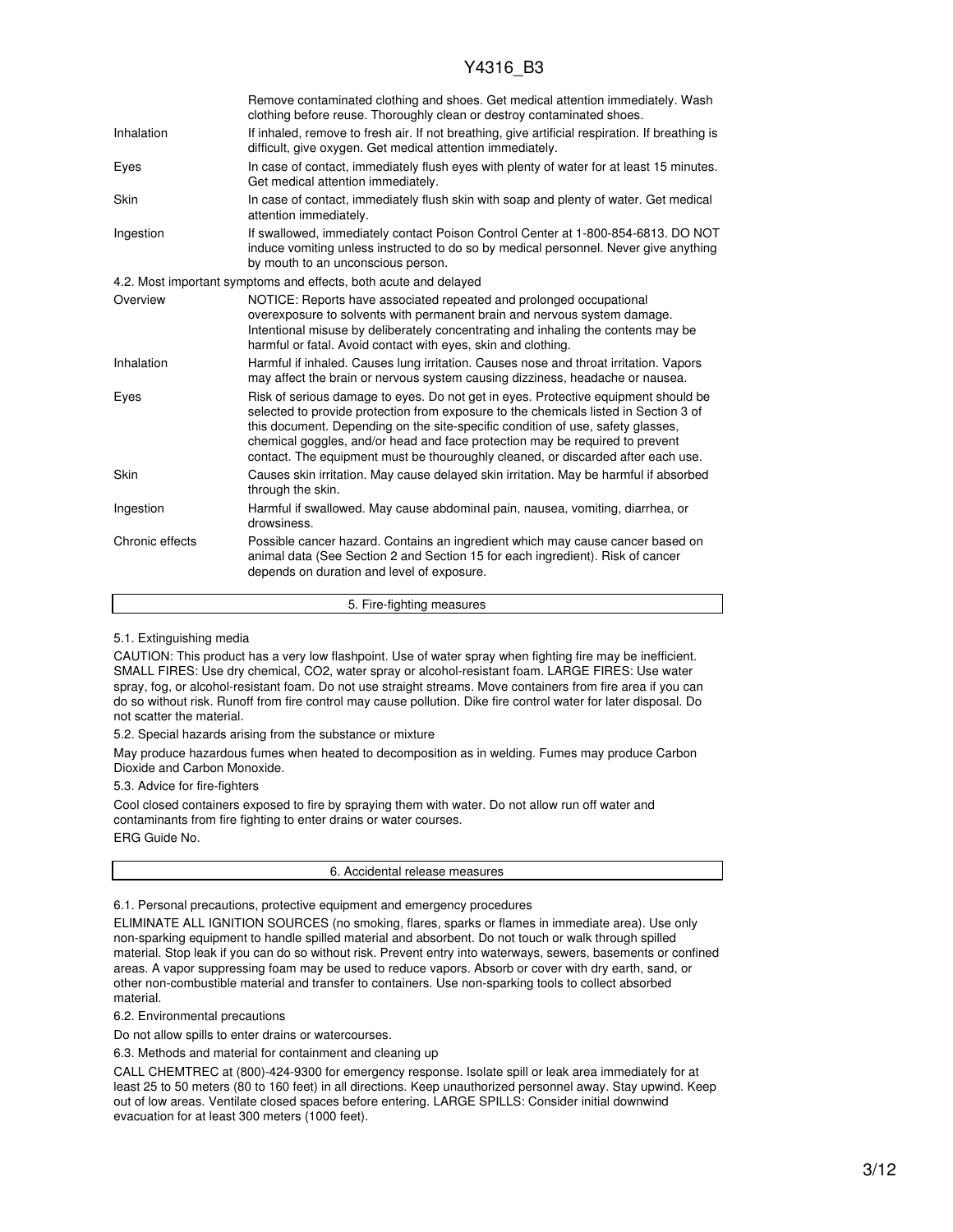### 7. Handling and storage

7.1. Precautions for safe handling Handling Vapors may cause flash fire or ignite explosively.

In Storage Keep away from heat, sparks and flame.

7.2. Conditions for safe storage, including any incompatibilities Store between 40-100F (4-38C).

Do not get in eyes, on skin or clothing.

Strong oxidizing agents.

Do not smoke. Extinguish all flames and pilot lights, and turn off stoves, heaters, electric motors and other sources of ignition during use and until all vapors are gone.

7.3. Specific end use(s)

Close container after each use.

Wash thoroughly after handling.

Prevent build-up of vapors by opening all windows and doors to achieve cross-ventilation.

### 8. Exposure controls and personal protection

|                          |                                           | Exposure      |                                                                                                |
|--------------------------|-------------------------------------------|---------------|------------------------------------------------------------------------------------------------|
| CAS No.                  | Ingredient                                | <b>Source</b> | Value                                                                                          |
| 0000091-20-3 Naphthalene |                                           | OSHA          | 10 ppm TWA; 50 mg/m3 TWA15 ppm STEL; 75<br>mg/m3 STEL                                          |
|                          |                                           | <b>ACGIH</b>  | 10 ppm TWA15 ppm STEL                                                                          |
|                          |                                           | <b>NIOSH</b>  | 10 ppm TWA; 50 mg/m3 TWA15 ppm STEL; 75<br>mg/m3 STEL250 ppm IDLH                              |
|                          |                                           | Supplier      |                                                                                                |
|                          |                                           | OHSA.<br>CAN  | 10 ppm TWA15 ppm STEL                                                                          |
|                          |                                           | Mexico        | 10 ppm TWA LMPE-PPT; 50 mg/m3 TWA<br>LMPE-PPT15 ppm STEL [LMPE-CT]; 75 mg/m3<br>STEL [LMPE-CT] |
|                          |                                           | <b>Brazil</b> |                                                                                                |
|                          | 0000096-29-7 Methyl ethyl ketoxime        | OSHA          |                                                                                                |
|                          |                                           | <b>ACGIH</b>  |                                                                                                |
|                          |                                           | <b>NIOSH</b>  |                                                                                                |
|                          |                                           | Supplier      |                                                                                                |
|                          |                                           | OHSA,<br>CAN  |                                                                                                |
|                          |                                           | Mexico        |                                                                                                |
|                          |                                           | <b>Brazil</b> |                                                                                                |
|                          | 0000108-65-6 Propylene glycol monomethyl  | <b>OSHA</b>   |                                                                                                |
|                          | ether acetate                             | <b>ACGIH</b>  |                                                                                                |
|                          |                                           | <b>NIOSH</b>  |                                                                                                |
|                          |                                           | Supplier      |                                                                                                |
|                          |                                           | OHSA,<br>CAN  | 50 ppm TWA; 270 mg/m3 TWA                                                                      |
|                          |                                           | Mexico        |                                                                                                |
|                          |                                           | <b>Brazil</b> |                                                                                                |
|                          | 0001330-20-7 Xylenes (o-, m-, p- isomers) | <b>OSHA</b>   | 100 ppm TWA; 435 mg/m3 TWA150 ppm STEL;<br>655 mg/m3 STEL                                      |
|                          |                                           | <b>ACGIH</b>  | 100 ppm TWA150 ppm STEL                                                                        |
|                          |                                           | <b>NIOSH</b>  |                                                                                                |
|                          |                                           |               |                                                                                                |

#### 8.1. Control parameters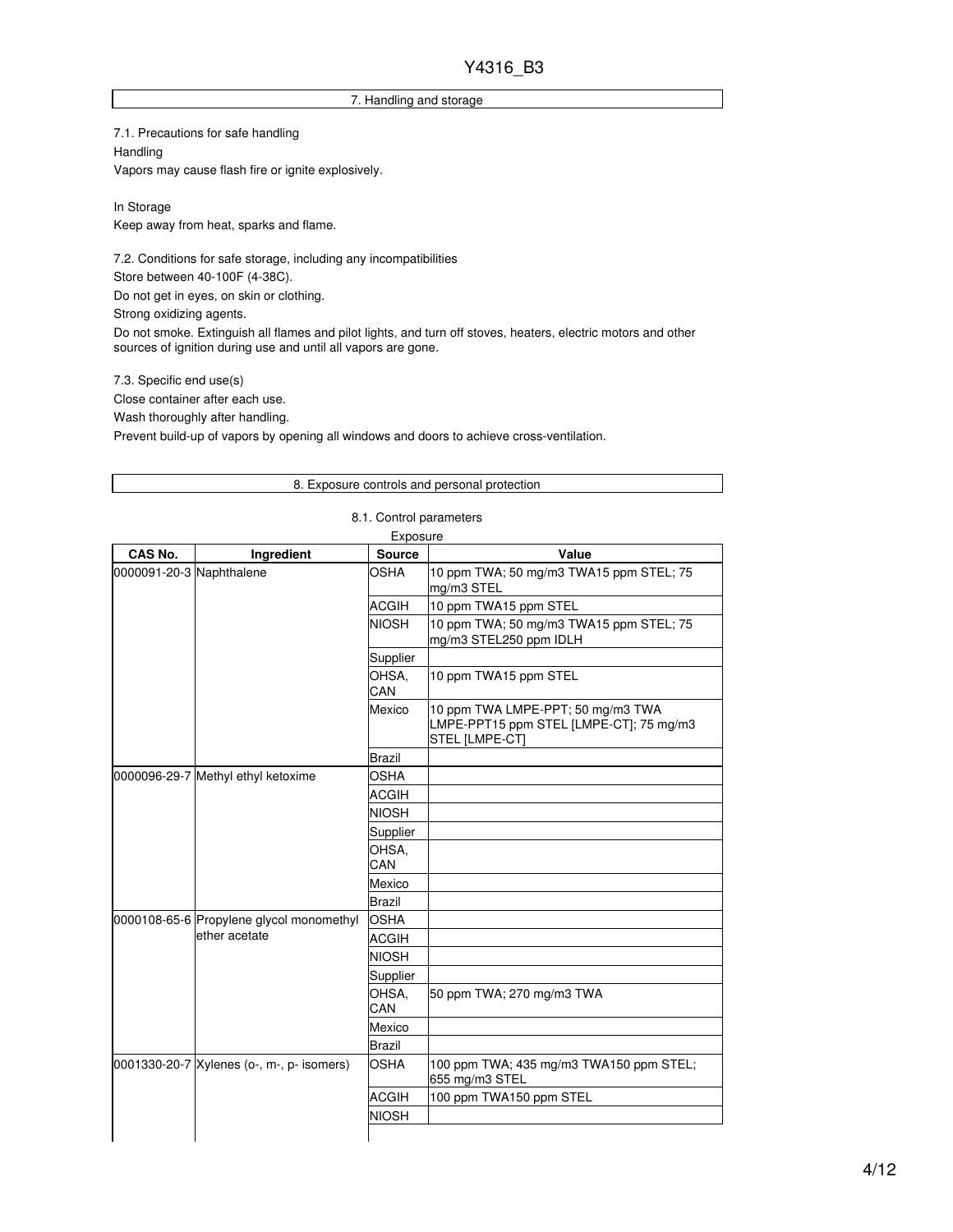Y4316\_B3

|                       |                                                     | Supplier      |                                                                                                     |
|-----------------------|-----------------------------------------------------|---------------|-----------------------------------------------------------------------------------------------------|
|                       |                                                     | OHSA,<br>CAN  | 100 ppm TWA150 ppm STEL                                                                             |
|                       |                                                     | Mexico        | 100 ppm TWA LMPE-PPT; 435 mg/m3 TWA<br>LMPE-PPT150 ppm STEL [LMPE-CT]; 655 mg/m3<br>STEL [LMPE-CT]  |
|                       |                                                     | Brazil        | 78 ppm TWA LT; 340 mg/m3 TWA LT                                                                     |
| 0008008-20-6 Kerosene |                                                     | <b>OSHA</b>   |                                                                                                     |
|                       |                                                     | <b>ACGIH</b>  | 200 mg/m3 TWA (application restricted to conditions<br>in which there are negligible aerosol expos  |
|                       |                                                     | <b>NIOSH</b>  | 100 mg/m3 TWA                                                                                       |
|                       |                                                     | Supplier      |                                                                                                     |
|                       |                                                     | OHSA,<br>CAN  | 200 mg/m3 TWA (restricted to conditions where<br>there is negligible aerosol exposure, as total hy  |
|                       |                                                     | Mexico        |                                                                                                     |
|                       |                                                     | Brazil        |                                                                                                     |
|                       | 0008052-41-3 Stoddard solvent                       | <b>OSHA</b>   | 500 ppm TWA; 2900 mg/m3 TWA                                                                         |
|                       |                                                     | <b>ACGIH</b>  | 100 ppm TWA                                                                                         |
|                       |                                                     | <b>NIOSH</b>  | 350 mg/m3 TWA1800 mg/m3 Ceiling (15 min)20000<br>mg/m3 IDLH                                         |
|                       |                                                     |               |                                                                                                     |
|                       |                                                     | Supplier      |                                                                                                     |
|                       |                                                     | OHSA,<br>CAN  | 525 mg/m3 TWA (140C Flash aliphatic solvent)                                                        |
|                       |                                                     | Mexico        | 100 ppm TWA LMPE-PPT; 523 mg/m3 TWA<br>LMPE-PPT200 ppm STEL [LMPE-CT]; 1050 mg/m3<br>STEL [LMPE-CT] |
|                       |                                                     | <b>Brazil</b> |                                                                                                     |
|                       | 0064742-47-8 Petroleum distillates,                 | <b>OSHA</b>   |                                                                                                     |
|                       | hydrotreated light                                  | <b>ACGIH</b>  |                                                                                                     |
|                       |                                                     | <b>NIOSH</b>  |                                                                                                     |
|                       |                                                     | Supplier      |                                                                                                     |
|                       |                                                     | OHSA,         |                                                                                                     |
|                       |                                                     | CAN           |                                                                                                     |
|                       |                                                     | Mexico        |                                                                                                     |
|                       |                                                     | Brazil        |                                                                                                     |
|                       | 0064742-88-7 Solvent naphtha (petroleum),           | <b>OSHA</b>   |                                                                                                     |
|                       | medium aliphatic                                    | <b>ACGIH</b>  |                                                                                                     |
|                       |                                                     | <b>NIOSH</b>  |                                                                                                     |
|                       |                                                     |               |                                                                                                     |
|                       |                                                     | Supplier      |                                                                                                     |
|                       |                                                     | OHSA,<br>CAN  |                                                                                                     |
|                       |                                                     | Mexico        |                                                                                                     |
|                       |                                                     | Brazil        |                                                                                                     |
|                       |                                                     | <b>OSHA</b>   |                                                                                                     |
|                       | 0064742-94-5 Naphtha (petroleum), heavy<br>aromatic | <b>ACGIH</b>  |                                                                                                     |
|                       |                                                     |               |                                                                                                     |
|                       |                                                     | <b>NIOSH</b>  |                                                                                                     |
|                       |                                                     | Supplier      |                                                                                                     |
|                       |                                                     | OHSA,<br>CAN  |                                                                                                     |
|                       |                                                     | Mexico        |                                                                                                     |
|                       |                                                     |               |                                                                                                     |
|                       |                                                     | <b>Brazil</b> |                                                                                                     |
| <b>TS-KS6505</b>      | <b>SATURATED</b><br><b>HYDROCARBON</b>              | <b>OSHA</b>   |                                                                                                     |
|                       |                                                     | <b>ACGIH</b>  |                                                                                                     |
|                       |                                                     | <b>NIOSH</b>  |                                                                                                     |
|                       |                                                     | Supplier      |                                                                                                     |
|                       |                                                     | OHSA,<br>CAN  |                                                                                                     |
|                       |                                                     | Mexico        |                                                                                                     |
|                       |                                                     | <b>Brazil</b> |                                                                                                     |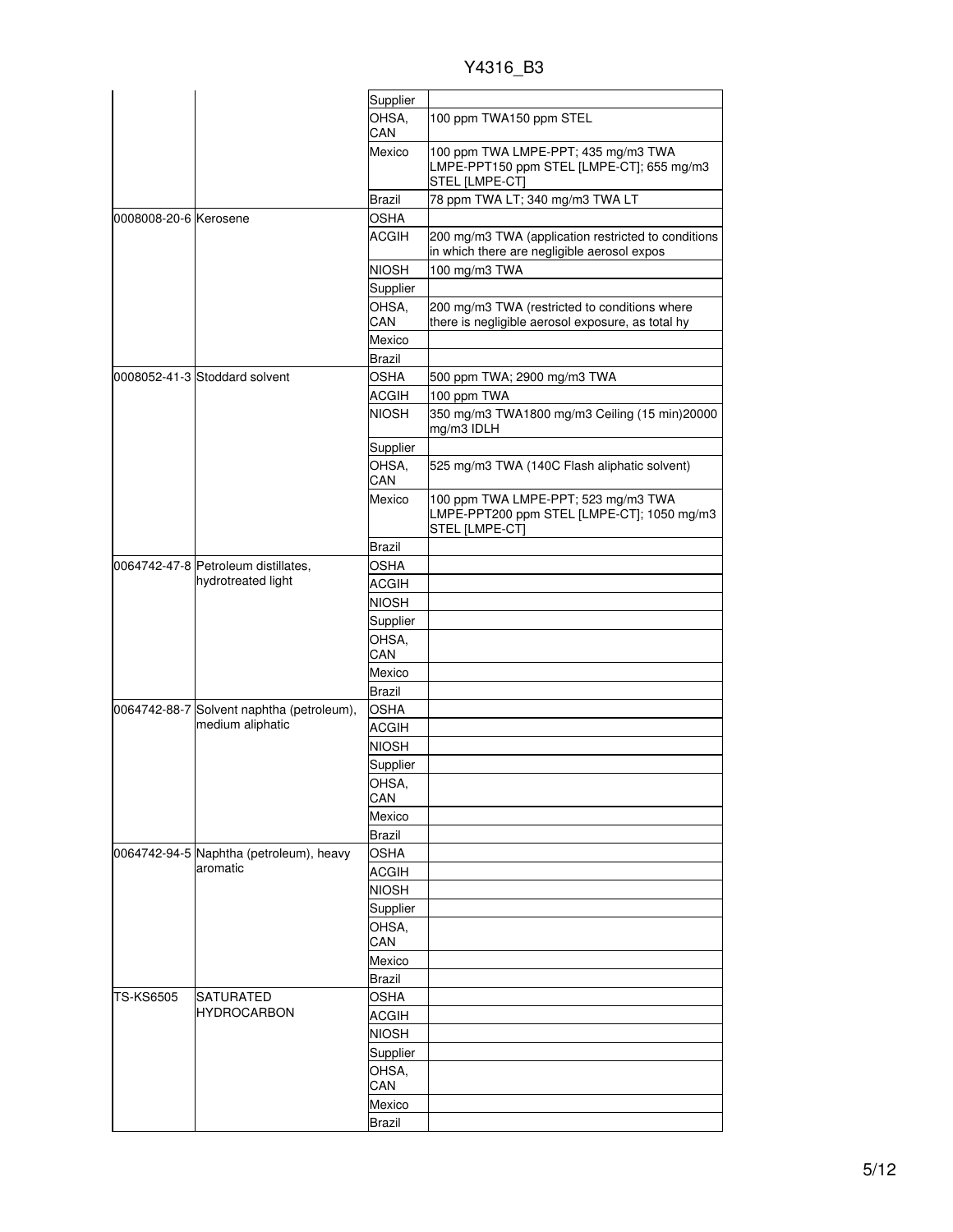| Health Data              |                                                               |               |                                                                      |
|--------------------------|---------------------------------------------------------------|---------------|----------------------------------------------------------------------|
| CAS No.                  | Ingredient                                                    | <b>Source</b> | Value                                                                |
| 0000091-20-3 Naphthalene |                                                               | <b>NIOSH</b>  | Hemolysis and eye irritation that causes<br>cataracts                |
|                          | 0000096-29-7 Methyl ethyl ketoxime                            | <b>NIOSH</b>  |                                                                      |
|                          | 0000108-65-6 Propylene glycol monomethyl ether<br>acetate     | <b>NIOSH</b>  |                                                                      |
|                          | 0001330-20-7 Xylenes (o-, m-, p- isomers)                     | <b>NIOSH</b>  | Central nervous system depressant;<br>respiratory and eye irritation |
| 0008008-20-6 Kerosene    |                                                               | <b>NIOSH</b>  | Eye nose                                                             |
|                          | 0008052-41-3 Stoddard solvent                                 | <b>NIOSH</b>  | Eye nose                                                             |
|                          | 0064742-47-8 Petroleum distillates, hydrotreated light        | <b>NIOSH</b>  |                                                                      |
|                          | 0064742-88-7 Solvent naphtha (petroleum), medium<br>aliphatic | <b>NIOSH</b>  |                                                                      |
|                          | 0064742-94-5 Naphtha (petroleum), heavy aromatic              | <b>NIOSH</b>  |                                                                      |
| <b>TS-KS6505</b>         | <b>ISATURATED HYDROCARBON</b>                                 | <b>NIOSH</b>  |                                                                      |

| CAS No.                  | Ingredient                                                       | <b>Source</b> | Value                                                                  |
|--------------------------|------------------------------------------------------------------|---------------|------------------------------------------------------------------------|
| 0000091-20-3 Naphthalene |                                                                  | OSHA          | Select Carcinogen: Yes                                                 |
|                          |                                                                  | NTP           | Known: No; Suspected: Yes                                              |
|                          |                                                                  | <b>IARC</b>   | Group 1: No; Group 2a: No; Group 2b: Yes; Group 3: No;<br>Group 4: No; |
|                          | 0000096-29-7 Methyl ethyl ketoxime                               | OSHA          | Select Carcinogen: No                                                  |
|                          |                                                                  | NTP           | Known: No; Suspected: No                                               |
|                          |                                                                  | <b>IARC</b>   | Group 1: No; Group 2a: No; Group 2b: No; Group 3: No;<br>Group 4: No:  |
|                          | 0000108-65-6 Propylene glycol                                    | OSHA          | Select Carcinogen: No                                                  |
|                          | monomethyl ether                                                 | NTP           | Known: No: Suspected: No                                               |
|                          | acetate                                                          | <b>IARC</b>   | Group 1: No; Group 2a: No; Group 2b: No; Group 3: No;<br>Group 4: No;  |
|                          | 0001330-20-7 Xylenes (o-, m-, p-                                 | OSHA          | Select Carcinogen: No                                                  |
|                          | isomers)                                                         | NTP           | Known: No; Suspected: No                                               |
|                          |                                                                  | <b>IARC</b>   | Group 1: No; Group 2a: No; Group 2b: No; Group 3: Yes;<br>Group 4: No; |
| 0008008-20-6 Kerosene    |                                                                  | OSHA          | Select Carcinogen: No                                                  |
|                          |                                                                  | <b>NTP</b>    | Known: No; Suspected: No                                               |
|                          |                                                                  | IARC          | Group 1: No: Group 2a: No: Group 2b: No: Group 3: No:<br>Group 4: No;  |
|                          | 0008052-41-3 Stoddard solvent                                    | OSHA          | Select Carcinogen: No                                                  |
|                          |                                                                  | NTP           | Known: No; Suspected: No                                               |
|                          |                                                                  | <b>IARC</b>   | Group 1: No; Group 2a: No; Group 2b: No; Group 3: No;<br>Group 4: No;  |
|                          | 0064742-47-8 Petroleum distillates,<br>hydrotreated light        | OSHA          | Select Carcinogen: No                                                  |
|                          |                                                                  | NTP           | Known: No; Suspected: No                                               |
|                          |                                                                  | <b>IARC</b>   | Group 1: No; Group 2a: No; Group 2b: No; Group 3: No;<br>Group 4: No;  |
|                          | 0064742-88-7 Solvent naphtha<br>(petroleum), medium<br>aliphatic | OSHA          | Select Carcinogen: No                                                  |
|                          |                                                                  | NTP           | Known: No; Suspected: No                                               |
|                          |                                                                  | IARC          | Group 1: No; Group 2a: No; Group 2b: No; Group 3: No;<br>Group 4: No;  |
|                          | 0064742-94-5 Naphtha (petroleum),                                | <b>OSHA</b>   | Select Carcinogen: No                                                  |
|                          | heavy aromatic                                                   | NTP           | Known: No: Suspected: No                                               |
|                          |                                                                  | <b>IARC</b>   | Group 1: No; Group 2a: No; Group 2b: No; Group 3: No;<br>Group 4: No;  |
| <b>TS-KS6505</b>         | SATURATED                                                        | OSHA          | Select Carcinogen: No                                                  |
|                          | <b>HYDROCARBON</b>                                               | <b>NTP</b>    | Known: No; Suspected: No                                               |
|                          |                                                                  | <b>IARC</b>   | Group 1: No; Group 2a: No; Group 2b: No; Group 3: No;<br>Group 4: No:  |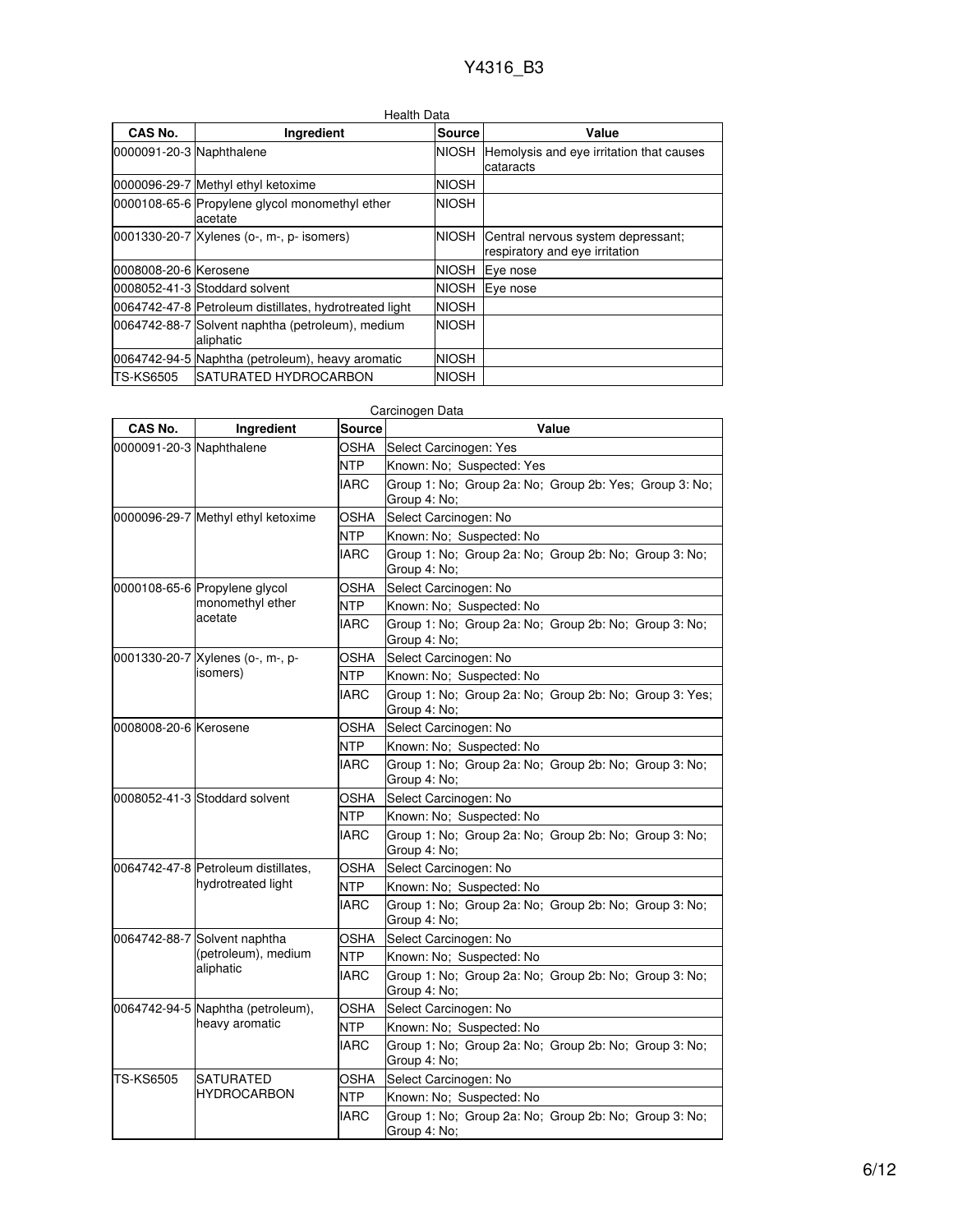| 8.2. Exposure controls      |                                                                                                                                                                                                                                                                                                                                                                                                                                                                                                                                                                                                                                                                                                                                                                                                                                                                                                                                         |
|-----------------------------|-----------------------------------------------------------------------------------------------------------------------------------------------------------------------------------------------------------------------------------------------------------------------------------------------------------------------------------------------------------------------------------------------------------------------------------------------------------------------------------------------------------------------------------------------------------------------------------------------------------------------------------------------------------------------------------------------------------------------------------------------------------------------------------------------------------------------------------------------------------------------------------------------------------------------------------------|
| Respiratory                 | Select equipment to provide protection from the ingredients listed in Section 3 of this<br>document. Ensure fresh air entry during application and drying. If you experience eye<br>watering, headache or dizziness or if air monitoring demonstrates dust, vapor, or mist<br>levels are above applicable limits, wear an appropriate, properly fitted respirator<br>(NIOSH approved) during and after application. Follow respirator manufacturer's<br>directions for respirator use. FOR USERS OF 3M RESPIRATORY PROTECTION<br>ONLY: For information and assistance on 3M occupational health and safety<br>products, call OH&ESD Technical Service toll free in U.S.A. 1-800-243-4630, in<br>Canada call 1-800-267-4414. Please do not contact these numbers regarding other<br>manufacturer's respiratory protection products. 3M does not endorse the accuracy of<br>the information contained in this Material Safety Data Sheet. |
| Eyes                        | Avoid contact with eyes. Protective equipment should be selected to provide<br>protection from exposure to the chemicals listed in Section 3 of this document.<br>Depending on the site-specific conditions of use, safety glasses, chemical goggles,<br>and/or head and face protection may be required to prevent contact. The equipment<br>must be thoroughly cleaned, or discarded after each use.                                                                                                                                                                                                                                                                                                                                                                                                                                                                                                                                  |
| Skin                        | Protective equipment should be selected to provide protection from exposure to the<br>chemicals listed in Section 3 of this document. Depending on the site-specific<br>conditions of use, protective gloves, apron, boots, head and face protection may be<br>required to prevent contact. The equipment must be thoroughly cleaned, or discarded<br>after each use.                                                                                                                                                                                                                                                                                                                                                                                                                                                                                                                                                                   |
| <b>Engineering Controls</b> | Depending on the site-specific conditions of use, provide adequate ventilation.                                                                                                                                                                                                                                                                                                                                                                                                                                                                                                                                                                                                                                                                                                                                                                                                                                                         |
| <b>Other Work Practices</b> | Emergency eye wash fountains and safety showers should be available in the<br>immediate vicinity of any potential exposure. Use good personal hygiene practices.<br>Wash hands before eating, drinking, using toilet facilities, etc. Promptly remove soiled<br>clothing and wash clothing thoroughly before reuse. Shower after work using plenty of<br>soap and water.                                                                                                                                                                                                                                                                                                                                                                                                                                                                                                                                                                |

| 9. Physical and chemical properties                                    |                                                                               |  |  |
|------------------------------------------------------------------------|-------------------------------------------------------------------------------|--|--|
|                                                                        |                                                                               |  |  |
| Appearance                                                             | <b>Blue Liquid</b>                                                            |  |  |
| Odour threshold                                                        | Not Measured                                                                  |  |  |
| рH                                                                     | No Established Limit                                                          |  |  |
| Melting point / freezing point                                         | Not Measured                                                                  |  |  |
| Initial boiling point and boiling range                                | 130 (°C) 266 (°F)                                                             |  |  |
| <b>Flash Point</b>                                                     | 41 (°C) 105 (°F)                                                              |  |  |
| Evaporation rate (Ether = $1$ )                                        | Not Measured                                                                  |  |  |
| Flammability (solid, gas)                                              | Not Applicable                                                                |  |  |
| Upper/lower flammability or explosive limits Lower Explosive Limit: .5 |                                                                               |  |  |
|                                                                        | Upper Explosive Limit: No Established Limit                                   |  |  |
| vapor pressure (Pa)                                                    | Not Measured                                                                  |  |  |
| Vapor Density                                                          | Heavier than air                                                              |  |  |
| <b>Specific Gravity</b>                                                | 0.94                                                                          |  |  |
| Partition coefficient n-octanol/water (Log<br>Kow)                     | Not Measured                                                                  |  |  |
| Auto-ignition temperature                                              | Not Measured                                                                  |  |  |
| Decomposition temperature                                              | Not Measured                                                                  |  |  |
| Viscosity (cSt)                                                        | No Established Limit Not Measured                                             |  |  |
| VOC <sub>%</sub>                                                       | Refer to the Technical Data Sheet or label where information is<br>available. |  |  |
| VOHAP content (gm/litre of paint)                                      | 58.59 (as supplied)                                                           |  |  |
| VOHAP content (gm/litre of Solid Coating)                              | 24.85<br>(as supplied)                                                        |  |  |
|                                                                        |                                                                               |  |  |

10. Stability and reactivity

10.1. Reactivity

r

No data available

10.2. Chemical stability

This product is stable and hazardous polymerization will not occur. Not sensitive to mechanical impact.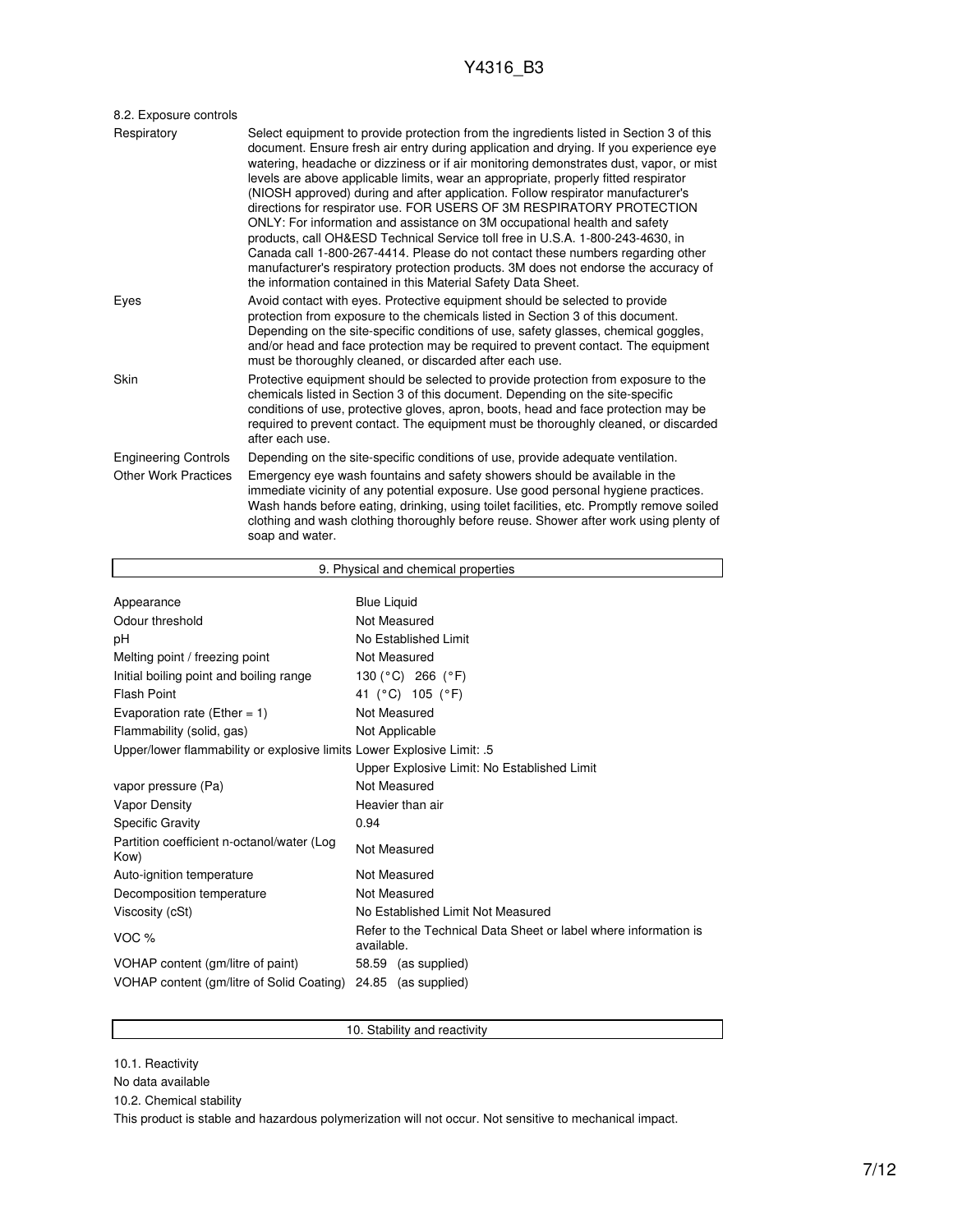Excessive heat and fumes generation can occur if improperly handled.

10.3. Possibility of hazardous reactions

No data available

10.4. Conditions to avoid

No data available

10.5. Incompatible materials

Strong oxidizing agents.

10.6. Hazardous decomposition products

May produce hazardous fumes when heated to decomposition as in welding. Fumes may produce Carbon Dioxide and Carbon Monoxide.

11. Toxicological information

Acute toxicity

NOTICE: Reports have associated repeated and prolonged occupational overexposure to solvents with permanent brain and nervous system damage. Intentional misuse by deliberately concentrating and inhaling the contents may be harmful or fatal.

| Ingredient                                                      | Oral LD50,<br>mg/kg             | Skin LD50,<br>mg/kg                    | <b>Inhalation</b><br>Vapor LD50,<br>mg/L/4hr | Inhalation<br>Dust/Mist LD50,<br>mg/L/4hr |
|-----------------------------------------------------------------|---------------------------------|----------------------------------------|----------------------------------------------|-------------------------------------------|
| Solvent naphtha (petroleum), medium<br>aliphatic - (64742-88-7) | 6,000.00, Rat -<br>Category: NA | 3,000.00,<br>Rabbit -<br>Category: 5   | No data<br>available                         | No data available                         |
| Stoddard solvent - (8052-41-3)                                  | No data<br>available            | No data<br>available                   | No data<br>available                         | No data available                         |
| Petroleum distillates, hydrotreated light -<br>(64742-47-8)     | 5,000.00, Rat -<br>Category: 5  | 2.000.00.<br>Rabbit -<br>Category: 4   | No data<br>available                         | No data available                         |
| Kerosene - (8008-20-6)                                          | 2,835.00, Rat -<br>Category: 5  | 2,000.00,<br>Rabbit -<br>Category: 4   | No data<br>available                         | No data available                         |
| Xylenes (o-, m-, p- isomers) -<br>$(1330 - 20 - 7)$             | 4,299.00, Rat -<br>Category: 5  | 1,548.00,<br>Rabbit -<br>Category: 4   | 20.00, Rat -<br>Category: 4                  | No data available                         |
| SATURATED HYDROCARBON -<br>(TS-KS6505)                          | No data<br>available            | No data<br>available                   | No data<br>available                         | No data available                         |
| Propylene givcol monomethyl ether<br>acetate - (108-65-6)       | 8,532.00, Rat -<br>Category: NA | 5,000.00,<br>Rabbit -<br>Category: 5   | No data<br>available                         | No data available                         |
| Naphtha (petroleum), heavy aromatic -<br>$(64742 - 94 - 5)$     | 5,000.00, Rat -<br>Category: 5  | 2.000.00.<br>Rabbit -<br>Category: 4   | No data<br>available                         | No data available                         |
| Naphthalene - (91-20-3)                                         | 490.00, Rat -<br>Category: 4    | 20,000.00,<br>Rabbit -<br>Category: NA | No data<br>available                         | No data available                         |
| Methyl ethyl ketoxime - (96-29-7)                               | 930.00, Rat -<br>Category: 4    | 2,000.00,<br>Rabbit -<br>Category: 4   | 20.00, Rat -<br>Category: 4                  | No data available                         |

| Item                        | Category              | Hazard                       |
|-----------------------------|-----------------------|------------------------------|
| Acute Toxicity (mouth)      | <b>Not Classified</b> | Not Applicable               |
| Acute Toxicity (skin)       | <b>Not Classified</b> | Not Applicable               |
| Acute Toxicity (inhalation) | <b>Not Classified</b> | Not Applicable               |
| Skin corrosion/irritation   |                       | Causes mild skin irritation. |
| Eye damage/irritation       | <b>Not Classified</b> | Not Applicable               |
| Sensitization (respiratory) | <b>Not Classified</b> | Not Applicable               |
| Sensitization (skin)        | <b>Not Classified</b> | Not Applicable               |
| Germ toxicity               | <b>Not Classified</b> | Not Applicable               |
| Carcinogenicity             | <b>Not Classified</b> | Not Applicable               |
| Reproductive Toxicity       | <b>Not Classified</b> | Not Applicable               |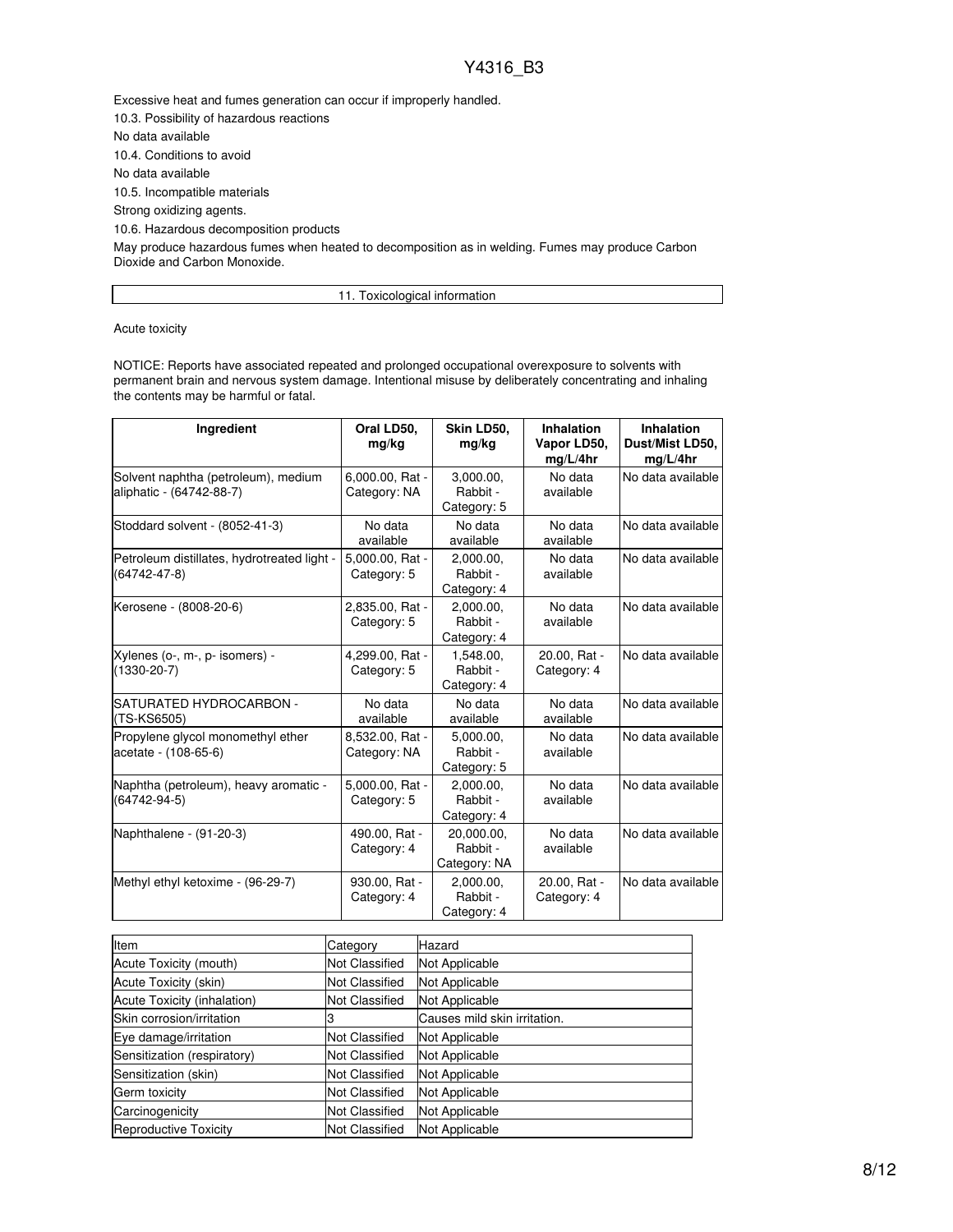| Specific target organ systemic toxicity Not Classified<br>(single exposure) |                | Not Applicable |
|-----------------------------------------------------------------------------|----------------|----------------|
| Specific target organ systemic<br>Toxicity (repeated exposure)              | Not Classified | Not Applicable |
| <b>Aspiration hazard</b>                                                    | Not Classified | Not Applicable |

12. Ecological information

12.1. Toxicity

No additional information provided for this product. See Section 3 for chemical specific data.

Aquatic Ecotoxicity

| Ingredient                                                         | 96 hr LC50 fish,<br>mg/l        | 48 hr EC50 crustacea,<br>mg/l          | ErC50 algae,<br>mg/l                         |
|--------------------------------------------------------------------|---------------------------------|----------------------------------------|----------------------------------------------|
| Solvent naphtha<br>(petroleum), medium<br>aliphatic - (64742-88-7) | 800.00, Pimephales<br>promelas  | 100.00, Daphnia magna                  | 450.00 (96 hr), Selenastrum<br>capricornutum |
| Stoddard solvent -<br>$(8052 - 41 - 3)$                            | Not Available                   | Not Available                          | Not Available                                |
| Petroleum distillates.<br>hydrotreated light -<br>(64742-47-8)     | 2.20, Lepomis<br>macrochirus    | 4,720.00, Dendronereides<br>heteropoda | Not Available                                |
| Kerosene - (8008-20-6)                                             | Not Available                   | Not Available                          | Not Available                                |
| Xylenes (o-, m-, p-<br>isomers) - (1330-20-7)                      | 3.30, Oncorhynchus<br>mykiss    | 8.50, Palaemonetes<br>pugio            | 100.00 (72 hr), Chlorococcales               |
| <b>SATURATED</b><br><b>HYDROCARBON -</b><br>(TS-KS6505)            | Not Available                   | Not Available                          | $0.00$ (hr),                                 |
| Propylene glycol<br>monomethyl ether acetate<br>$- (108 - 65 - 6)$ | 100.00, Salmo<br>gairdneri      | 500.00, Daphnia magna                  | Not Available                                |
| Naphtha (petroleum),<br>heavy aromatic -<br>(64742-94-5)           | 45.00, Pimephales<br>promelas   | 12.00, Daphnia magna                   | 2.50 (72 hr), Skeletonema<br>costatum        |
| Naphthalene - (91-20-3)                                            | 0.99, Oncorhynchus<br>gorbuscha | 1.60, Daphnia magna                    | 68.21 (96 hr), Scenedesmus<br>subspicatus    |
| Methyl ethyl ketoxime -<br>$(96-29-7)$                             | 320.00, Leuciscus<br>idus       | 500.00, Daphnia magna                  | 83.00 (72 hr), Scenedesmus<br>subspicatus    |

12.2. Persistence and degradability No data available 12.3. Bioaccumulative potential Not Measured 12.4. Mobility in soil No data available 12.5. Results of PBT and vPvB assessment This product contains no PBT/vPvB chemicals. 12.6. Other adverse effects No data available

13. Disposal considerations

13.1. Waste treatment methods

Do not allow spills to enter drains or watercourses.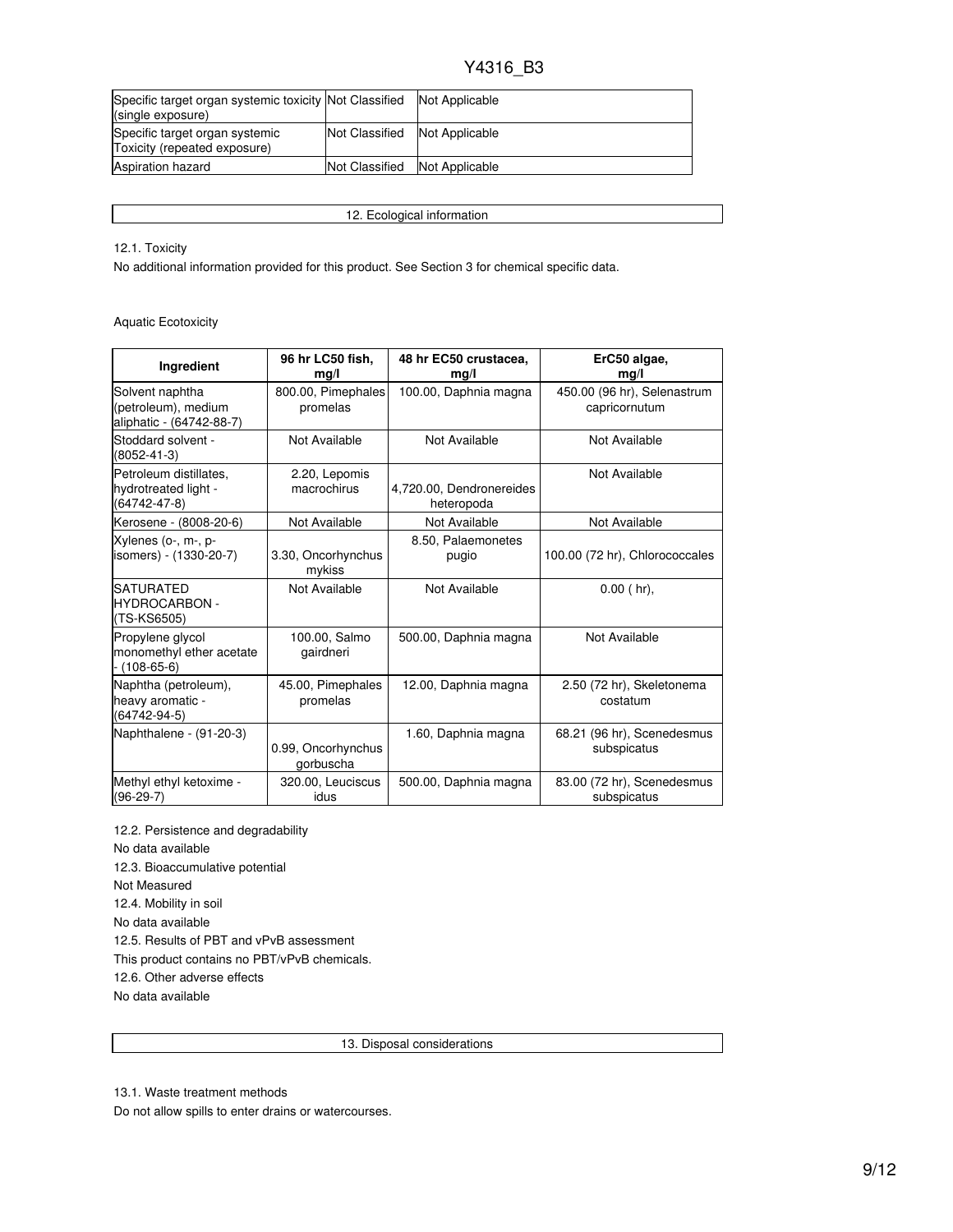Dispose of in accordance with local, state and federal regulations. (Also reference RCRA information in Section 15 if listed).

| 14. Transport information                                                                       |                                                                                                                                                                                                                                                                                   |                                           |                                             |                                                                                                |  |
|-------------------------------------------------------------------------------------------------|-----------------------------------------------------------------------------------------------------------------------------------------------------------------------------------------------------------------------------------------------------------------------------------|-------------------------------------------|---------------------------------------------|------------------------------------------------------------------------------------------------|--|
|                                                                                                 |                                                                                                                                                                                                                                                                                   |                                           |                                             |                                                                                                |  |
|                                                                                                 |                                                                                                                                                                                                                                                                                   |                                           |                                             |                                                                                                |  |
| 14.1. UN number                                                                                 |                                                                                                                                                                                                                                                                                   | UN 1263                                   | PAINT - Marine pollutant (reaction product: |                                                                                                |  |
| 14.2. UN proper shipping name                                                                   |                                                                                                                                                                                                                                                                                   | bisphenolA-(epichlorhydrin); epoxy resin) |                                             |                                                                                                |  |
| 14.3. Transport hazard class(es)                                                                |                                                                                                                                                                                                                                                                                   |                                           |                                             |                                                                                                |  |
| DOT (Domestic Surface Transportation)<br>IMO / IMDG (Ocean Transportation)                      |                                                                                                                                                                                                                                                                                   |                                           |                                             |                                                                                                |  |
| <b>DOT Proper</b><br><b>Shipping Name</b>                                                       | <b>CONSUMER</b><br>COMMODITY,<br>ORM-D                                                                                                                                                                                                                                            |                                           | <b>IMDG Proper</b><br>Shipping Name         | PAINT - Marine pollutant<br>(reaction product:<br>bisphenolA-(epichlorhydrin);<br>epoxy resin) |  |
| <b>DOT Hazard Class</b>                                                                         | Not Regulated                                                                                                                                                                                                                                                                     |                                           | Sub Class                                   | IMDG Hazard Class Flammable Liquid, 3<br>Not applicable                                        |  |
| UN / NA Number                                                                                  | UN 1263                                                                                                                                                                                                                                                                           |                                           |                                             |                                                                                                |  |
| DOT Packing Group                                                                               | Not Regulated                                                                                                                                                                                                                                                                     |                                           | <b>IMDG Packing</b><br>Group                | Ш                                                                                              |  |
| CERCLA/DOT RQ                                                                                   | 619 gal. / 4821 lbs.                                                                                                                                                                                                                                                              |                                           | <b>System Reference</b><br>Code             | 181                                                                                            |  |
| 14.4. Packing group<br>14.5. Environmental hazards<br><b>IMDG</b>                               | Marine Pollutant: No                                                                                                                                                                                                                                                              | Ш                                         |                                             |                                                                                                |  |
| 14.6. Special precautions for user<br>Not Applicable                                            |                                                                                                                                                                                                                                                                                   |                                           |                                             |                                                                                                |  |
| 14.7. Transport in bulk according to Annex II of MARPOL73/78 and the IBC Code<br>Not Applicable |                                                                                                                                                                                                                                                                                   |                                           |                                             |                                                                                                |  |
|                                                                                                 |                                                                                                                                                                                                                                                                                   | 15. Regulatory information                |                                             |                                                                                                |  |
|                                                                                                 |                                                                                                                                                                                                                                                                                   |                                           |                                             |                                                                                                |  |
| <b>Regulatory Overview</b>                                                                      | The regulatory data in Section 15 is not intended to be all-inclusive, only selected<br>regulations are represented. All ingredients of this product are listed on the TSCA<br>(Toxic Substance Control Act) Inventory or are not required to be listed on the TSCA<br>Inventory. |                                           |                                             |                                                                                                |  |
| <b>WHMIS Classification</b><br>B <sub>3</sub>                                                   |                                                                                                                                                                                                                                                                                   |                                           |                                             |                                                                                                |  |
| DOT Marine Pollutants (10%):<br>(No Product Ingredients Listed)                                 |                                                                                                                                                                                                                                                                                   |                                           |                                             |                                                                                                |  |
| DOT Severe Marine Pollutants (1%):<br>(No Product Ingredients Listed)                           |                                                                                                                                                                                                                                                                                   |                                           |                                             |                                                                                                |  |
|                                                                                                 |                                                                                                                                                                                                                                                                                   |                                           |                                             |                                                                                                |  |
| EPCRA 311/312 Chemicals and RQs (>.1%):<br>Benzene, ethyl- (1000 lb final RQ; 454 kg final RQ)  |                                                                                                                                                                                                                                                                                   |                                           |                                             |                                                                                                |  |
| (100 lb final RQ; 45.4 kg final RQ)<br>Naphthalene                                              |                                                                                                                                                                                                                                                                                   |                                           |                                             |                                                                                                |  |
|                                                                                                 | Xylenes (o-, m-, p- isomers)<br>(100 lb final RQ; 45.4 kg final RQ)                                                                                                                                                                                                               |                                           |                                             |                                                                                                |  |
| EPCRA 302 Extremely Hazardous (>.1%) :<br>(No Product Ingredients Listed)                       |                                                                                                                                                                                                                                                                                   |                                           |                                             |                                                                                                |  |
| EPCRA 313 Toxic Chemicals (>.1%) :                                                              |                                                                                                                                                                                                                                                                                   |                                           |                                             |                                                                                                |  |
| 1,2,4-Trimethyl benzene                                                                         |                                                                                                                                                                                                                                                                                   |                                           |                                             |                                                                                                |  |
| Benzene, ethyl-                                                                                 |                                                                                                                                                                                                                                                                                   |                                           |                                             |                                                                                                |  |
| Naphthalene                                                                                     |                                                                                                                                                                                                                                                                                   |                                           |                                             |                                                                                                |  |
| Xylenes (o-, m-, p- isomers)                                                                    |                                                                                                                                                                                                                                                                                   |                                           |                                             |                                                                                                |  |
| Mass RTK Substances (>1%):                                                                      |                                                                                                                                                                                                                                                                                   |                                           |                                             |                                                                                                |  |
| Kerosene                                                                                        |                                                                                                                                                                                                                                                                                   |                                           |                                             |                                                                                                |  |
| Stoddard solvent                                                                                |                                                                                                                                                                                                                                                                                   |                                           |                                             |                                                                                                |  |
| Xylenes (o-, m-, p- isomers)                                                                    |                                                                                                                                                                                                                                                                                   |                                           |                                             |                                                                                                |  |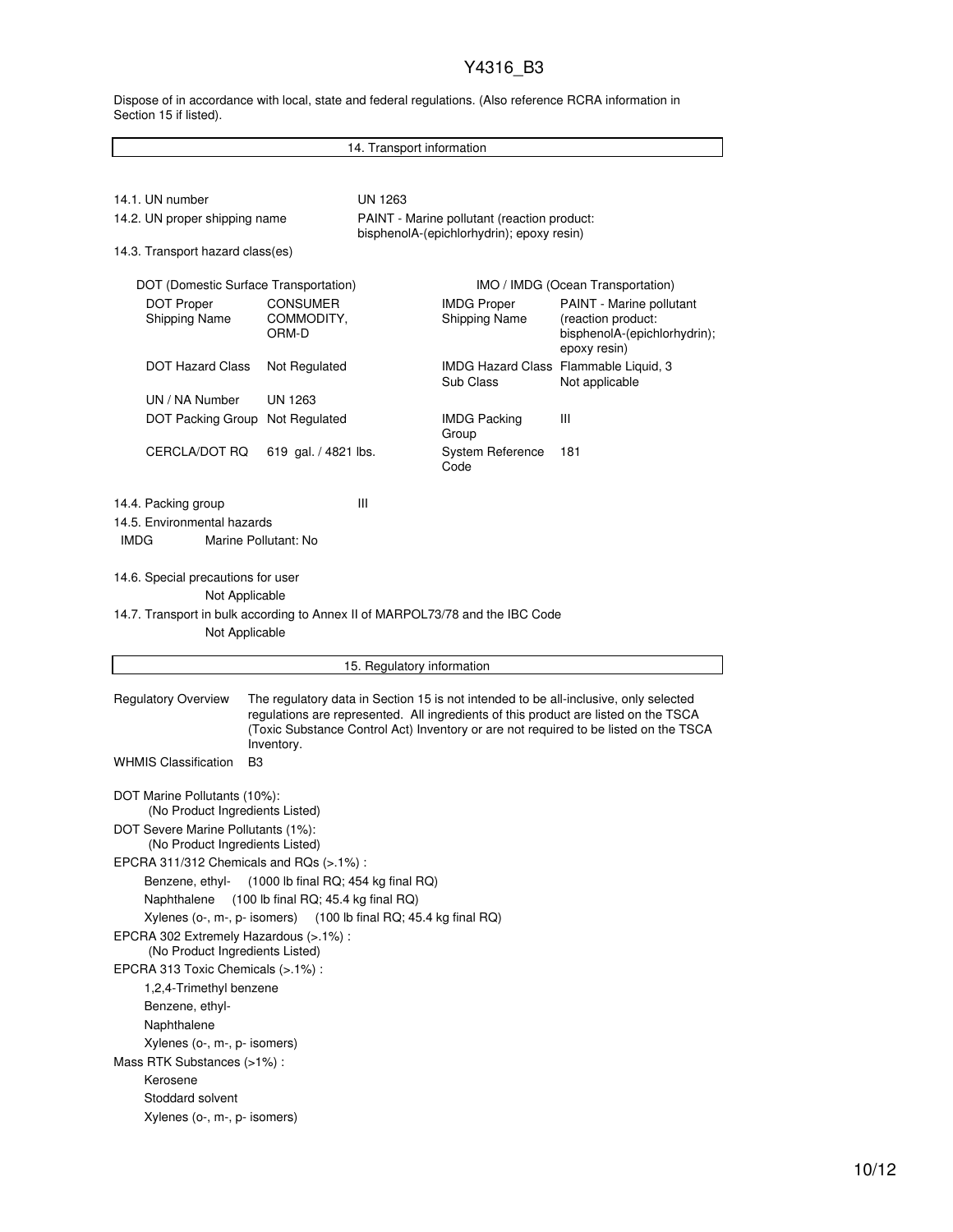Penn RTK Substances (>1%) : Kerosene Stoddard solvent Xylenes (o-, m-, p- isomers) Penn Special Hazardous Substances (>.01%) : (No Product Ingredients Listed) RCRA Status: (No Product Ingredients Listed) N.J. RTK Substances (>1%) : Kerosene Solvent naphtha (petroleum), medium aliphatic Stoddard solvent Xylenes (o-, m-, p- isomers) N.J. Special Hazardous Substances (>.01%) : Benzene, ethyl-Naphthalene Propylene glycol monomethyl ether Solvent naphtha (petroleum), medium aliphatic Xylenes (o-, m-, p- isomers) N.J. Env. Hazardous Substances (>.1%) : 1,2,4-Trimethyl benzene Benzene, ethyl-Kerosene Naphthalene Xylenes (o-, m-, p- isomers) Proposition 65 - Carcinogens (>0%): Benzene, ethyl-Naphthalene Titanium dioxide Proposition 65 - Female Repro Toxins (>0%): (No Product Ingredients Listed) Proposition 65 - Male Repro Toxins (>0%): (No Product Ingredients Listed) Proposition 65 - Developmental Toxins (>0%): (No Product Ingredients Listed)

16. Other information

The information and recommendations contained herein are based upon data believed to be correct. However, no guarantee or warranty of any kind, expressed or implied, is made with respect to the information contained herein. We accept no responsibility and disclaim all liability for any harmful effects which may be caused by exposure to our products. Customers/users of this product must comply with all applicable health and safety laws, regulations, and orders.

The full text of the phrases appearing in section 3 is:

H226 Flammable liquid and vapor.

H302 Harmful if swallowed.

H304 May be fatal if swallowed and enters airways.

H312 Harmful in contact with skin.

H315 Causes skin irritation.

H317 May cause an allergic skin reaction.

H318 Causes serious eye damage.

H319 Causes serious eye irritation.

H332 Harmful if inhaled.

H336 May cause drowsiness or dizziness.

H351 Suspected of causing cancer.

H372 Causes damage to organs through prolonged or repeated exposure.